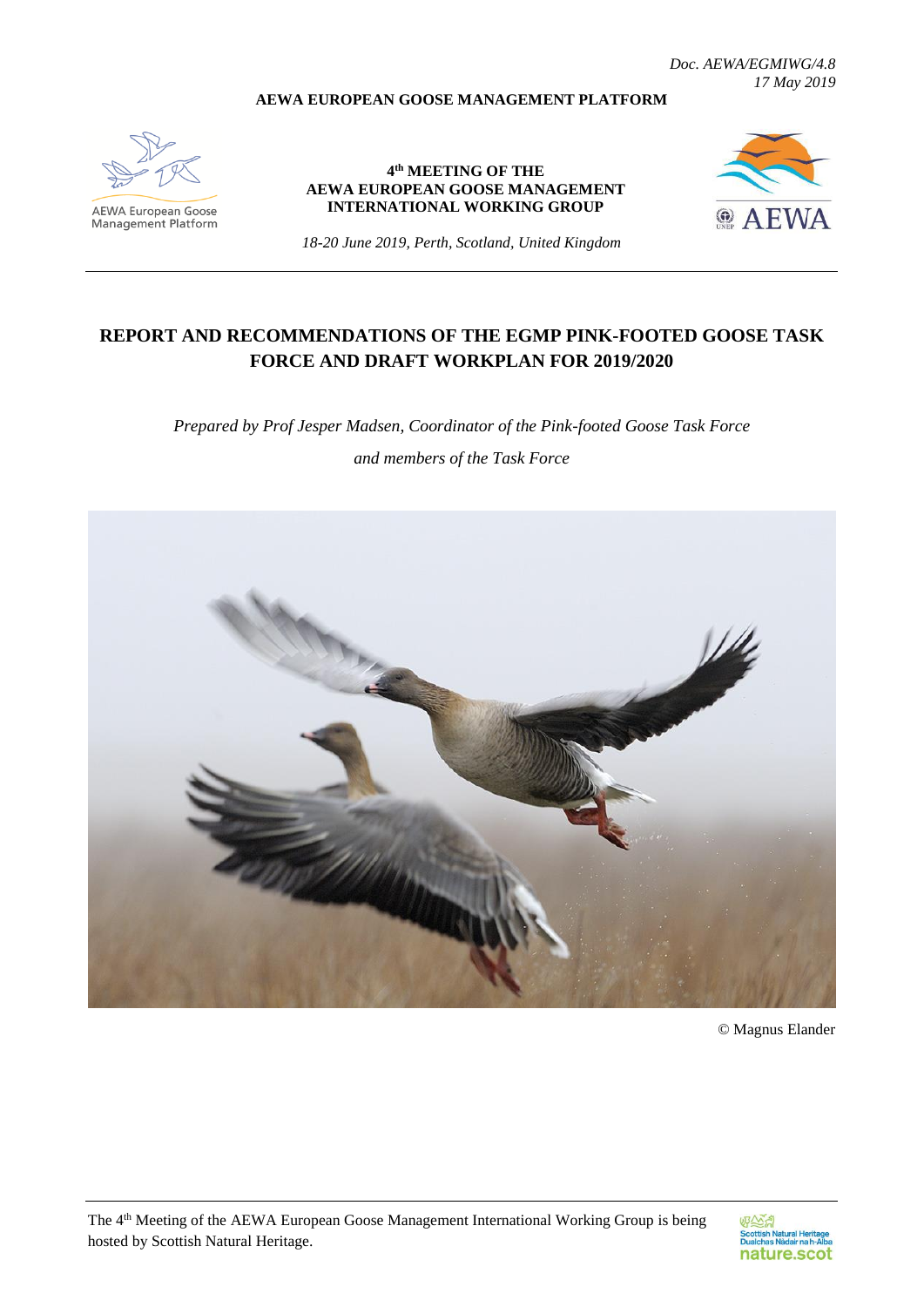# **REPORT AND RECOMMENDATIONS OF THE EGMP PINK-FOOTED GOOSE TASK FORCE AND DRAFT WORKPLAN FOR 2019/2020**

## **Introduction**

According to Rule 29 of the European Goose Management International Working Group (EGM IWG) Modus Operandi, the EGM IWG may establish species and/or thematic Task Forces as necessary to deal with the preparation and coordination of decision papers and background documents, as well as to deal with other specific tasks.

The Pink-footed Goose Task Force (PFG TF) was established in early 2017, following the recommendations of the 2nd Meeting of the EGM IWG (EGM IWG2) in June 2017, in Copenhagen. Prof. Jesper Madsen was identified as the Coordinator for the PFG TF. The current membership of the PFG TF is indicated in Annex 1 to this document. In line with the Terms of Reference, the nomination of additional members to the TF is at the discretion of the National Government Representative of each Range State and the Coordinator of the TF.

At the 3rd Meeting of the EGM IWG (EGM IWG3) in June 2018, in Leeuwarden, the Netherlands, the PFG TF presented on the work progress since the establishment of the TF and presented recommendations to the EGM IWG, referring to document [AEWA/EGMIWG/3.10/Rev.1.](https://egmp.aewa.info/sites/default/files/meeting_files/documents/AEWA_EGM_IWG_3_10_PFG_TF_report_Rev.1.pdf)

This document provides an overview of the work that has taken place since the EGM IWG3 and the recommendations and workplan for the implementation of the AEWA International Species Management Plan (ISSMP) for the Svalbard Population of the Pink-footed Goose for 2019/2020, pending the incorporation of the outcomes of the 2nd face-to-face meeting of the EGMP Task Forces taking place on 17 June 2019, in Perth, Scotland, UK.

## **1. Meetings**

Since no funding has specifically been allocated for the work of the TBG TF, communication and information exchange has been conducted mainly either via email or through online meetings.

The  $4<sup>th</sup>$  meeting (virtual) was held on 15 March 2019.

The 5<sup>th</sup> meeting (face-to-face) will be held in Perth, Scotland, UK on 17 June 2019.

## **2. Key Activities**

In June 2018, the EGM IWG approved the PFG TF workplan for 2018/2019, which encompassed the following tasks:

- 1. PFG TF acts as internal EGMP review panel for annual monitoring reports and harvest assessments;
- 2. PFG TF provides internal EGMP review of new Integrated Population Model framework;
- 3. PFG TF produces a proposal for an ecosystem services assessment;
- 4. PFG TF produces a status fort the habitat restoration activities in Vlaanders;
- 5. PFG TF produces a note on possible options for improving harvest organisation in Denmark and Norway;
- 6. PFG TF prepares a note on the status of monitoring of tundra degradation in Svalbard;
- 7. PFG TF proposes that the EGM IWG discusses process and criteria for evaluation of the current ISSMP and needs for information in support of the evaluation.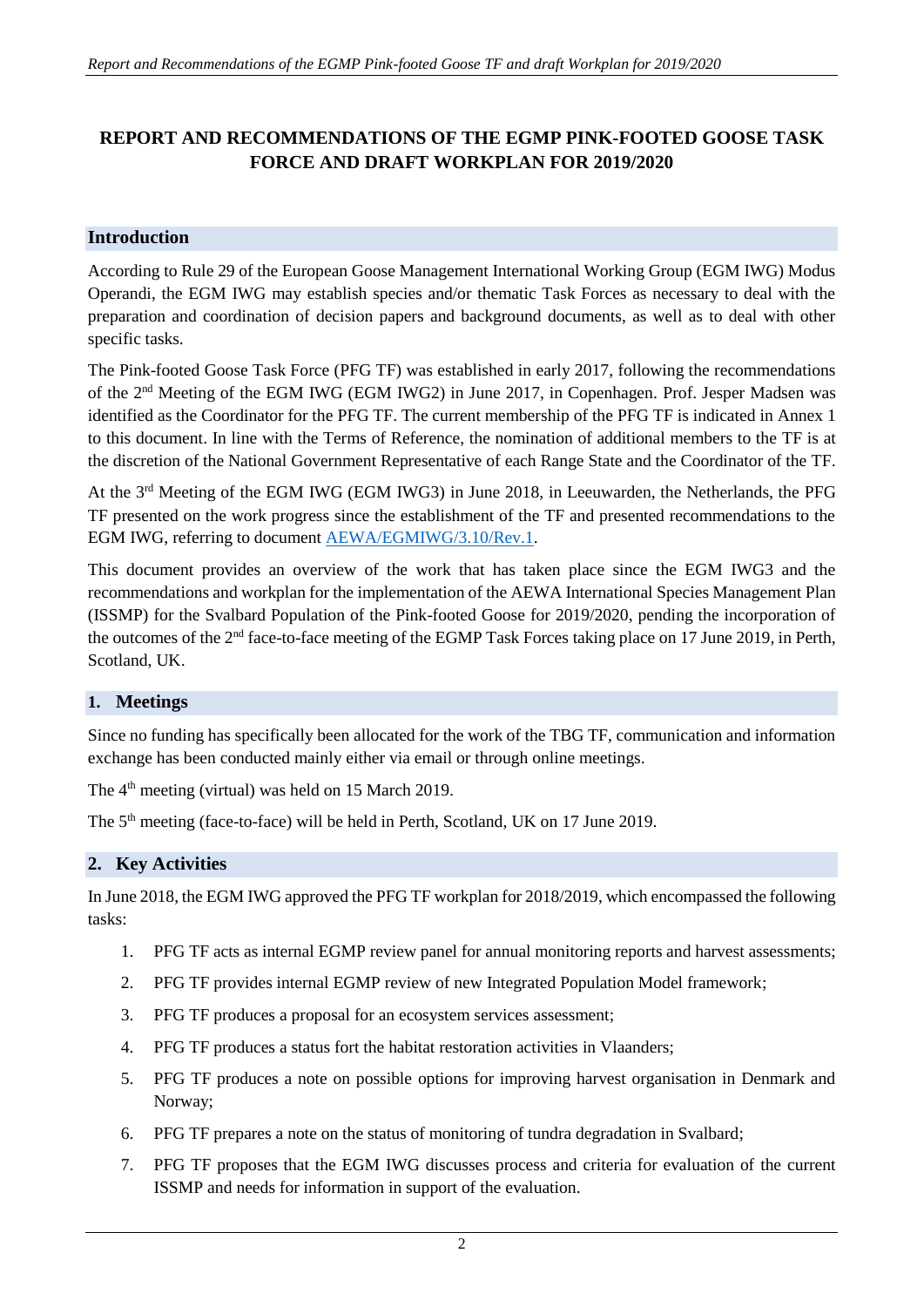## **3. Outcomes and Recommendations**

### **3.1. Internal Review of Annual Reports**

It has been agreed that the PFG TF acts as internal EGMP review panel for the annual monitoring and harvest assessment reports (early June 2019). The timeline for review has been agreed and will be implemented in advance of EGM IWG4.

## **3.2. Internal Review of Integrated Population Model (IPM)**

Led by Dr Fred A. Johnson, the EGMP Data Centre, has built an IPM framework for the Pink-footed Goose, which will be used for assessments from 2019 onwards. The IPM is described in a scientific manuscript submitted to a scientific journal for review. The PFG TF has also been asked to review the manuscript, with a deadline by the end of April 2019.

### **3.3. Proposal for Ecosystem Services Assessment (note prepared by Dr Ingunn Tombre)**

Dr Ingunn Tombre, Norwegian Institute for Nature Research (NINA) has led an international consortium to prepare an application to the Norwegian Research Council regarding ecosystem services provided by migratory geese, using Pink-footed Geese as a case study. Unfortunately, the project was not funded, but parts of the proposal can be used for other relevant funding opportunities. The main idea behind this initiative was to synthesize the value of the farmland ecosystem where geese are one of the actors, in the context of different countries' cultures and policies. The perceived value of services will vary depending on the culture, traditions and relative strength of stakeholder groups. Goose hunting for instance is a popular recreational activity in Nordic countries, whereas there is no goose hunting in the Netherlands and Belgium. Moreover, the focus and impact of conservation groups differ between these countries. Management across countries at the flyway level will presumably have much to gain from including cultural perspectives in a socio-ecological context, e.g. to predict how management actions in one country may have consequences in another country. Four relevant questions in this context will be:

- (I) *What values do the geese represent in each country?*
- (II) *Are there differences between these values?*
- (III) *Can the positive values outweigh the disservices they cause in the farmland ecosystem, and if they do, to what degree?*
- (IV) *How can these assessments be used constructively in the management of the wild goose populations, and how can management of species at the flyway level be improved by an ecosystem approach?*

## **3.4. Status of Habitat Restoration Activities in Flanders, Belgium (Eckhart Kuijken, Christine Verscheure)**

In order to compensate the ongoing loss of high nature value grasslands due to intensification of agriculture, the NGO Natuurpunt is finalising the 'LIFE+project Oostkustpolders' (2013-2019). Within five project areas of ca 5,000 ha (including 1,200 ha nature reserves) the restoration of grasslands covers at present 253 ha. This includes digging of former micro relief and ditch or creek patterns of equalised intensive grasslands and recently ploughed fields. Such newly created grasslands are already used by geese after one to three seasons.

Also, the Nature and Forest Agency (ANB) is managing an increasing number of polder sites in core wintering grounds of Pink-footed Geese and White-fronted Geese. In close cooperation both conservation organisations are safeguarding significant surface areas of the Natura 2000 SPAs in the Polders. Hopefully this sound grassland habitat management will help to ensure the future wintering of Pink-footed Geese in Flanders and turn the decreasing trends in numbers. How far the grassland restoration program will counteract the striking behavioural changes of this species with recent preference for maize stubble will be carefully monitored.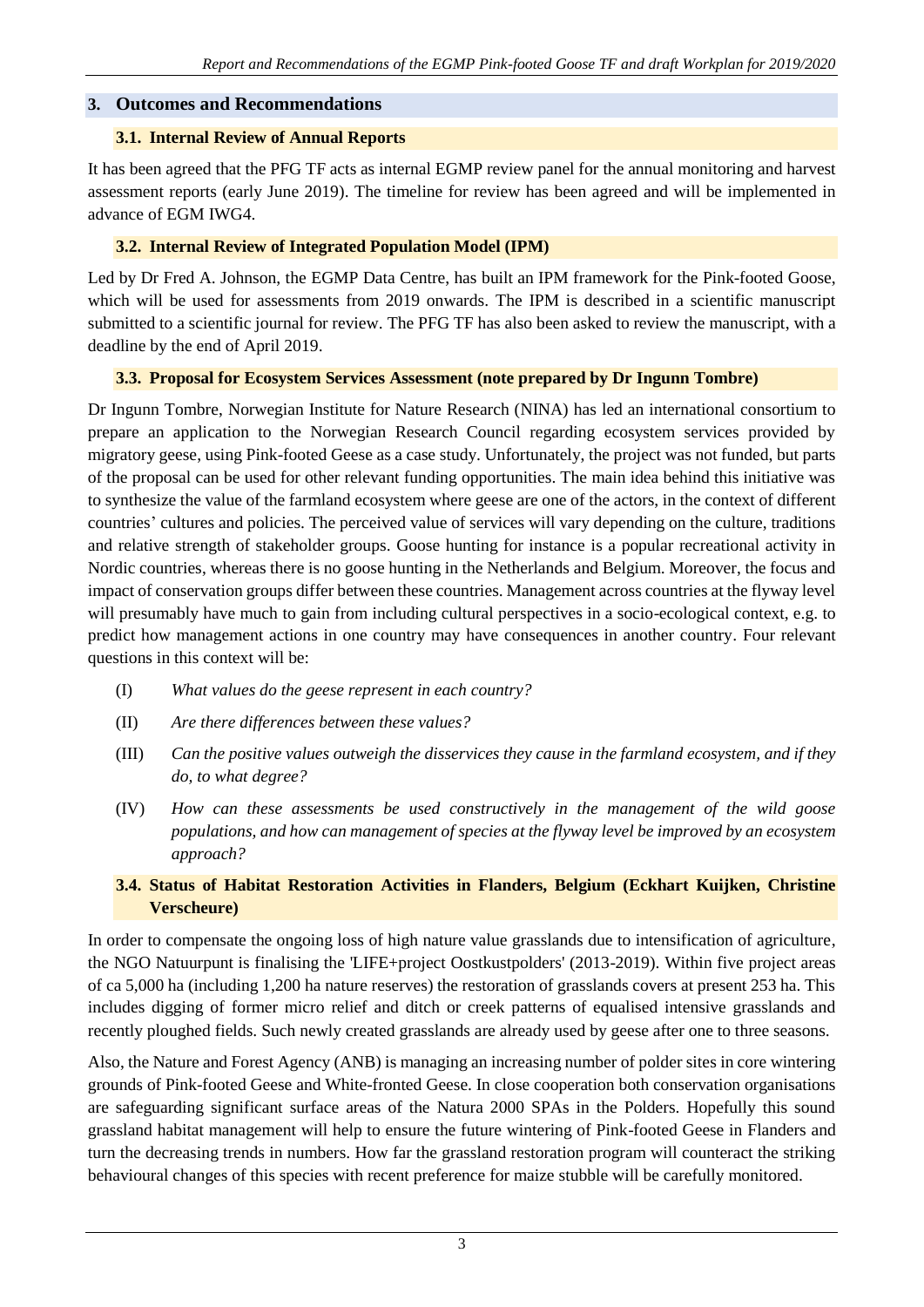## **3.5. Possible Options for Improving Harvest Organisation in Denmark and Norway (note prepared by Ove Martin Gundersen and Iben Hove Sørensen)**

#### **Background**

In response to the growing European goose populations and an increased awareness of the potential for goose hunting to be used as a management tool, several initiatives related to securing the sustainability of this activity have been launched by researchers, hunters and farmers. Hunters in Norway and Denmark became subjects in the focus of the adoption and implementation of the International Single Species Management Plan for the Svalbard Population of the Pink-footed Goose in 2012 and several research and management projects have been carried out in the two countries.

The following issues were important drivers of research and management efforts, since they are directly addressed in the management plan:

- 1. Hunting pressure must be adjustable between and during hunting seasons, thus managers should be able to regulate hunting seasons or quotas according to recent estimates of population size, breeding success etc;
- 2. All hunting must be sustainable;
- 3. Crippling rates must be reduced or kept at minimum levels.

## **What has been done in Denmark and Norway?**

Denmark and Norway have implemented two different ways of adjusting hunting pressure to reach the agreed quota on Pink-footed Goose. In Denmark the length of the hunting season is evaluated each year and can be changed yearly whereas hunting seasons for other species are generally only evaluated every four years. In Norway the quota has been used directly to adjust the hunting pressure and trials with a mobile application for reporting bagged geese have been carried out.

Goose hunting courses have been offered to hunters in both countries. Courses were mainly aimed at teaching hunters how to use decoys and goose calls to attract geese in order to reduce shooting distance and minimize crippling risk, but they also dealt with identification of goose species and the benefits of cooperation between neighbouring landowners and hunters.

A Danish research project lead by Aarhus University aimed at improving the effectiveness of the local goose hunters (leading to less disturbance and lower crippling ratio) also included a study of the motivation of goose hunters and landowners for engaging in coordinated goose management across property borders. The project showed that hunters generally benefit from coordinating hunts across a larger area and letting the geese gather and rest during the days between hunting events. At least two days "rest" between hunting events were recommended in order to increase harvest on a day of hunting.

## **Current Situation**

In Denmark most of the cooperation established during the research project years 2012-2016 has now ended. Despite targeted dissemination, the finalisation of the project and lack of contact to a central coordinator led to a collapse of the communication between local hunters – and also, the landowners seem to have forgotten about the positive results of organised hunts on their properties.

In Norway, about half of the area where Pink-footed Geese are hunted in the autumn in Trøndelag is organised by the farmers in accordance with hunting regulations. It remains challenging to convince the landowners to cooperate. One main challenge is that some who have goose-related issues in the autumn, may not have any issues with the Pink-footed Geese in the spring.

The Norwegian Farmers' Union runs a national project financed by the Norwegian Environment Agency. The main tasks of the project are to: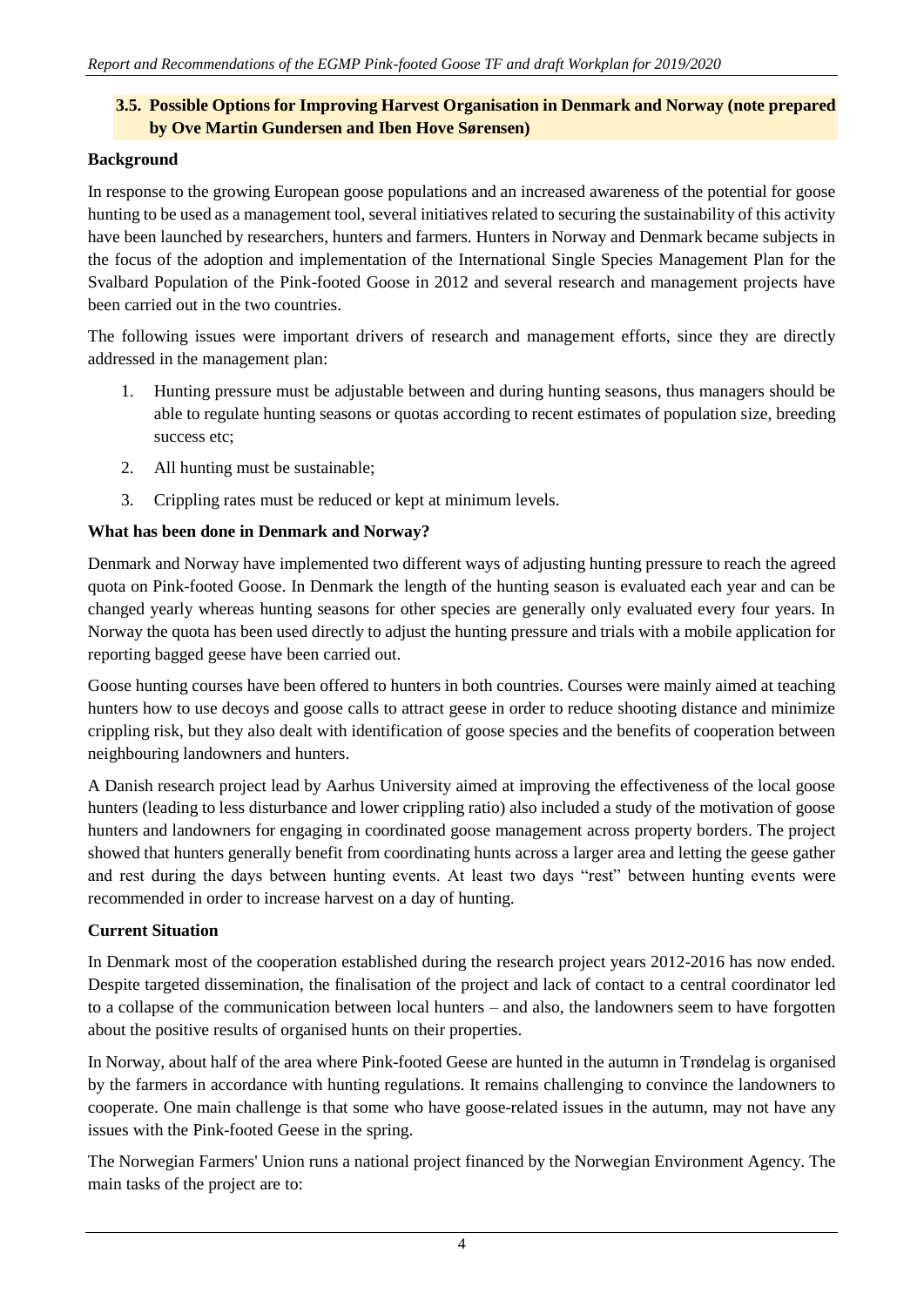- A. Facilitate the local organisation of goose hunting;
- B. Arrange goose hunting courses;
- C. Implement and disseminate the knowledge and updates from the international management plans;
- D. Contribute to local and regional management plans for geese;
- E. Stimulate and facilitate geese as "added values" in terms of a resource and food; and
- F. Produce a TV-series about geese as a resource and food.

In some areas organising hunting is a process that takes time because landowners/farmers and hunters have to accept and get used to collaborate. The main goal of the Farmers' Associations goose project is to have all "hotspots" for goose hunting organised in 2021 in Trøndelag.

Without a continued focus on better organisation of goose hunting and wider distribution of the positive lessons learned to other areas it is questionable that the harvest of Pink-footed Geese can be maintained at the high levels which are necessary in order to maintain a stable population.

#### **Recommendations from the Pink-footed Goose Task Force to the IWG**

Based on the experiences described above, the PFG TF recommends the following:

- 1. Strongly encouraging landowners to make hunters work together and coordinate their hunting activities on their land. This will enable hunters to shoot more geese in areas where conflicts between geese and agriculture are large, and it will also enable hunters to learn from each other and agree on when/how to secure days and areas where the birds can rest.
- 2. Offer goose hunting courses with a focus on goose identification, hunting techniques and the need for cooperation between hunters and other stakeholders. This is a very good way of getting in contact with important stakeholders.
- 3. Arrange an international workshop or symposium for hunters, landowners and managers. There is a lot of inspiring work going on that hunters and managers in neighbouring countries are unaware of.
- 4. Consider how the roles of researchers and coordinators can be filled in the future to avoid losing any momentum that has built up around cooperation trials/scientific experiments.

### **3.6. Status of Monitoring of Tundra Degradation caused by Geese in Svalbard (note prepared by Prof. Jesper Madsen)**

A Norwegian-led and funded long-term integrated monitoring program called 'Climate-ecological Observatory for Arctic Tundra (COAT)' has been launched in Svalbard. It includes modules focussing on goose-vegetation interaction, with special attention paid to the impacts by Pink-footed Geese in a warming Arctic. Field study sites have been established on Nordenskiöld Land (Sassendalen, Adventdalen, Semmeldalen) with permanent plots being monitored on an annual basis, using a combination of detailed field plots and remote sensing using drone and satellite imageries. The goose module is led by Dr. Jesper Madsen, Aarhus University and the vegetation module by Dr Virve Ravolainen, Norwegian Polar Institute. The program plans to produce an assessment of the status of tundra degradation in 2021, i.e. prior to the revision of the ISSMP for the Pink-footed Goose. See: [https://www.coat.no/en/.](https://www.coat.no/en/)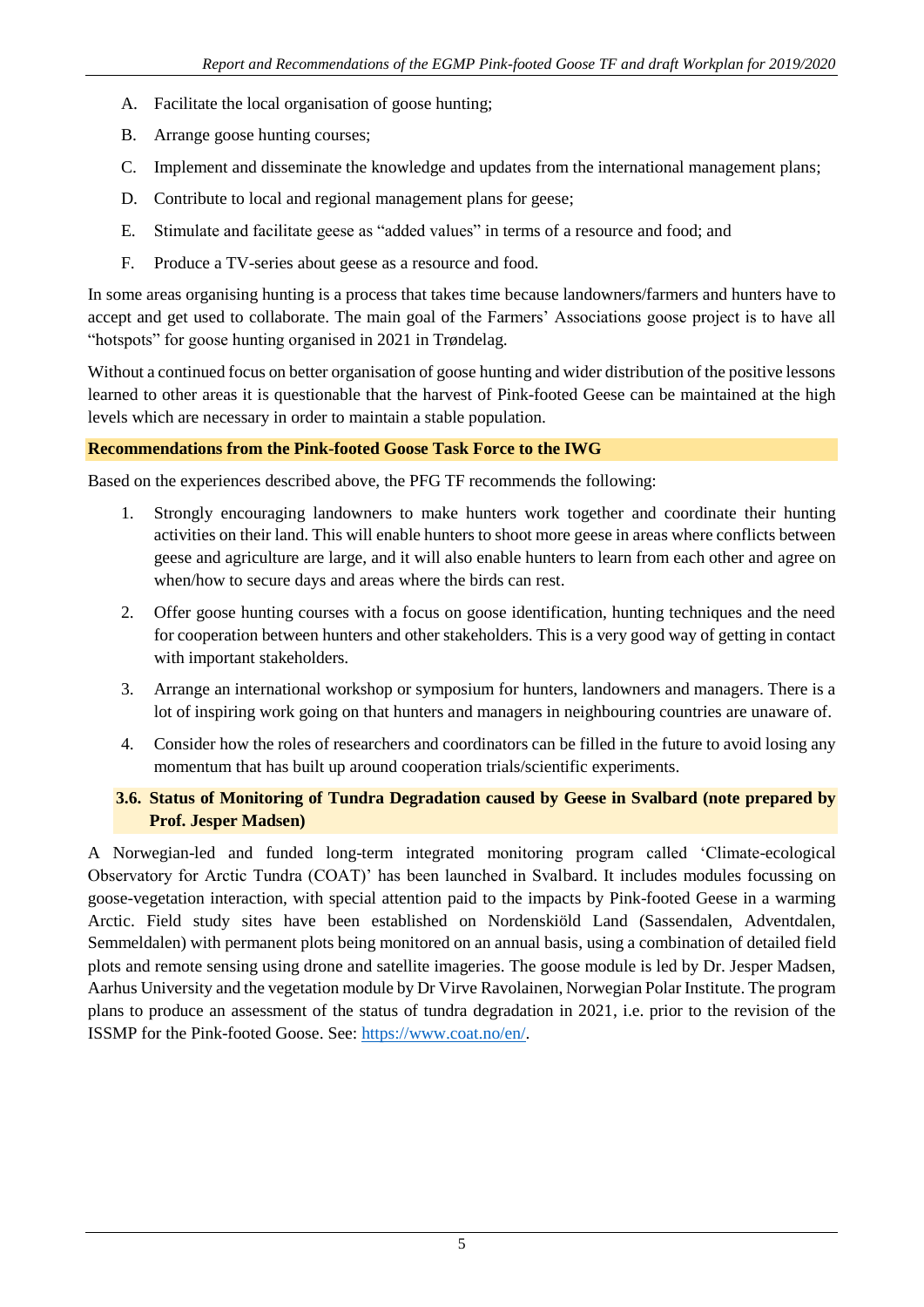## **3.7. Indicators to be used for the Evaluation of the ISSMP for the Pink-footed goose (note prepared by Prof. Jesper Madsen)**

The ISSMP for the Pink-footed Goose shall be revised in 2022. The evaluation indicators have to be decided by the EGM IWG. The PFG TF proposes to use the fundamental objectives of the ISSMP as the background against which to make the evaluation (see Figure 1).



*Figure 1. Hierarchy of objectives for the International Single Species Management Plan for the Pink-footed Goose Top level* goal (or strategic objective); *second level* fundamental objectives (which are supposed to be SMART, i.e. Specific, Measurable, Achievable, Results-oriented and Time-fixed); *lower levels* means objectives (or alternative key actions) to reach the fundamental objectives. *Red arrows* show positive feedbacks between objectives. Source: Madsen et al. 2017; Ambio 46 (Suppl. 2): 275-289.

Firstly, how well has the ISSMP delivered with regards to the fundamental objectives:

- Minimise agricultural conflicts?
- Avoid increase in tundra vegetation degradation?
- Maintain sustainable and stable population at around 60,000 individuals?
- Allow recreational use not jeopardising population or social acceptance with focus on crippling caused by shotgun shooting?
- Maintain population range and ecological integrity?

Secondly, which means objectives/alternative actions have been implemented to support the fulfilment of these objectives (see Figure 1)?

Thirdly, the population target of 60,000 individuals was the product of a compromise among social values and hypotheses about a relationship between population size and socio-economic and biodiversity impacts. It is proposed to examine the evidence for the relationships, in order to inform a discussion about the need to revise the population target.

The current monitoring activities include almost all indicators which are needed to support the evaluation, such as population estimates, range of population, extent of agricultural conflicts, extent of tundra degradation as well as crippling rates due to shotgun shooting.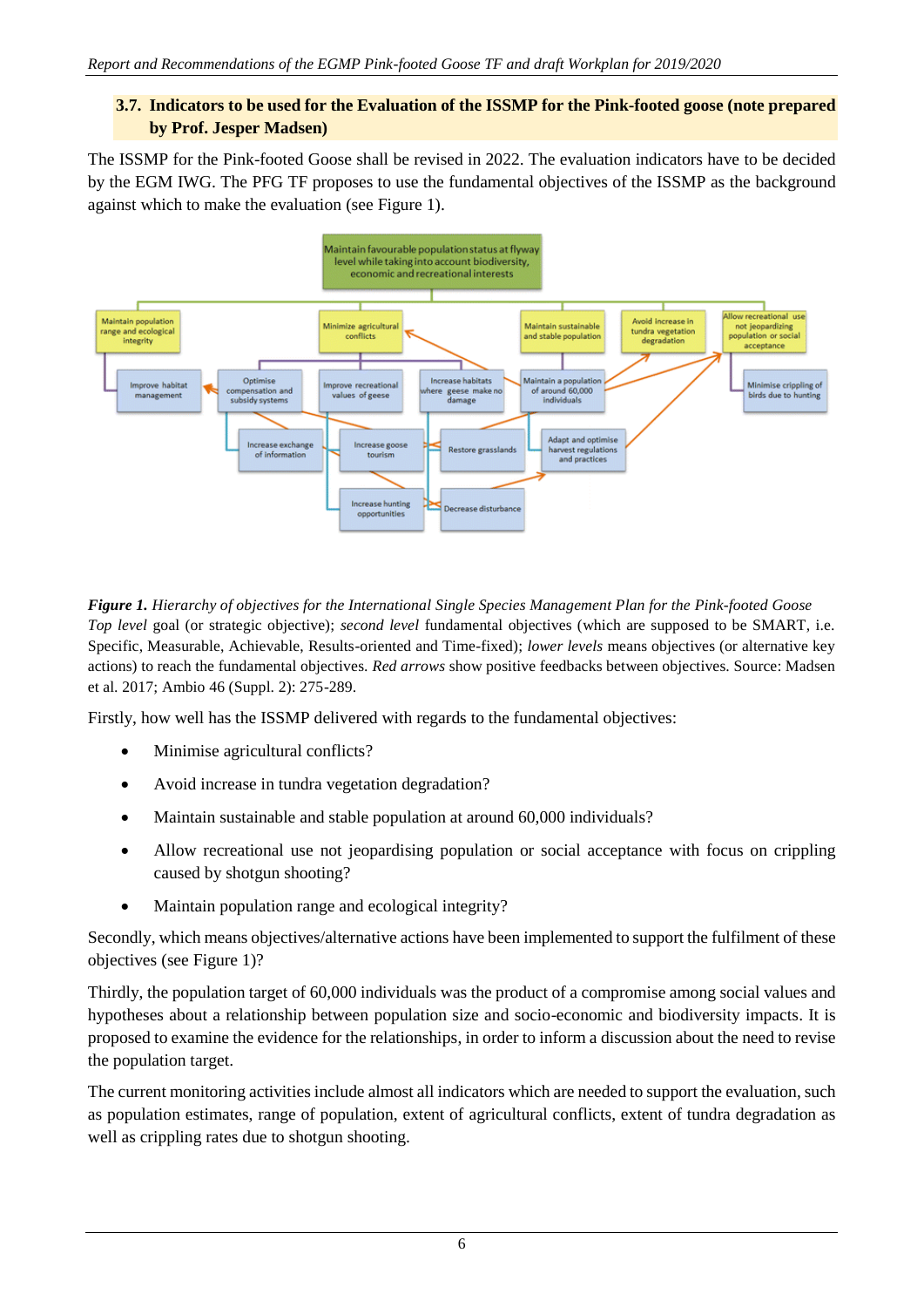Based on the evaluation in 2022, the EGM IWG can decide whether or not to revisit the objectives, apply other alternative actions to achieve the objectives, as well as adjust the population target (a so-called double-loop learning process). That process can be supported by a Multi-criteria Decision Analysis (MCDA).

## **Recommendations from the Pink-footed Goose Task Force to the IWG**

The EGM IWG is invited to discuss and agree on the criteria for evaluation of the ISSMP for the Pink-footed Goose.

## **Draft workplan for the implementation of non-AHM related actions (2019/2020)**

To be discussed during the PFG TF meeting on 17 June 2019, in Perth, Scotland. A revised version will be prepared by the Coordinator of the PFG TF and circulated to the EGM IWG, following the EGM IWG4.